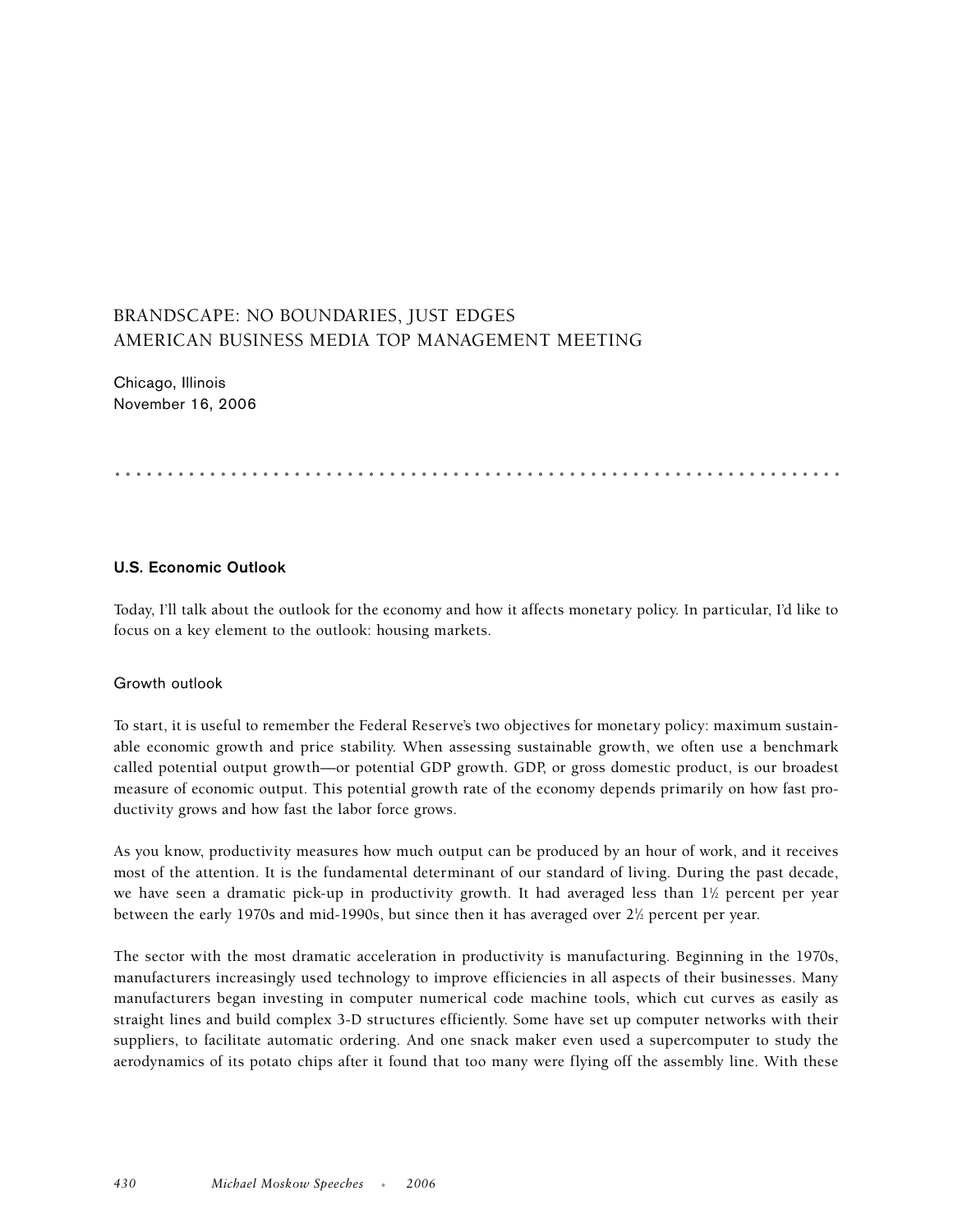advances in technology and better management of the workplace in general, manufacturing productivity growth took off, averaging 2.9 percent per year in the 1980s, 3.8 percent in the 1990s, and then 5.0 percent over the past 5 years.

These productivity gains are good for the country overall. But we should recognize that sometimes productivity gains require difficult changes for firms and workers. The human costs can be significant, as individual workers are forced to switch jobs or move into new industries. Many of these costs have been felt acutely here in the Midwest.

I do not want to minimize the impact of the job losses associated with changes in the economy, no matter what their source. We should strive to ease the transition for the impacted workers and their families, whether it is through financial assistance, retraining programs, or other efforts.

But dynamic changes in the economy are important if we are to continue to increase overall incomes and our standard of living. Commentators often point to our manufacturing job losses as a sign that we are losing our edge in manufacturing. In fact, the job losses are an unfortunate consequence of the strength of productivity in the manufacturing sector. Even as the number of manufacturing jobs declines, factories in the United States are producing record volumes of machinery, computers, plastics, and other manufactured goods, and in general they are producing them at lower costs—all due to strong productivity growth.

Indeed, the underlying trends in productivity for manufacturing and other sectors of the economy remain quite solid today. I went to the International Manufacturing Technology Show this summer and was impressed by the amount of new technology and tools in development. I was probably most impressed by one device that was similar to an ink jet printer, only it uses metal dust to "print" three-dimensional parts. These innovations and others should continue to support gains in productivity and, by extension, a healthy growth rate of the economy's potential output.

The other factor that affects potential output, the size of the available labor force, receives less attention. But as our demographics change, it deserves more scrutiny. Growth in the population over 16 has slowed over the past 10 years and is projected to slow a bit further over the coming decade. The labor force participation rate—the share of the working-age population that is working or actively looking for a job—is also declining and expected to continue to trend down, as more baby boomers retire.

These developments have important implications for our benchmarks for the monthly employment statistics. Earlier in the decade, most economists estimated that job growth of about 150,000 per month was consistent with an economy expanding near potential. However, research at the Chicago Fed and elsewhere suggests that, given the slower growth in the labor force, monthly increases of roughly 100,000 are most likely consistent with potential.  $1$  This transition has not yet been fully appreciated by many market observers. Job growth was 92,000 last month, and the gains in September and August were revised up by a total of 139,000. As a result of these increases, job growth has averaged 138,000 over the past six months. By the old standard, 138,000 would have been slightly subpar. But given current trends in the labor force, such growth is quite solid. Indeed, labor market conditions have been strong enough that the unemployment rate has declined to just under 41 ⁄2 percent, further evidence of tight labor markets.

The changes in labor force growth also imply that, in the absence of changes in productivity trends, our estimates of potential GDP growth should be revised down somewhat to around 3 percent.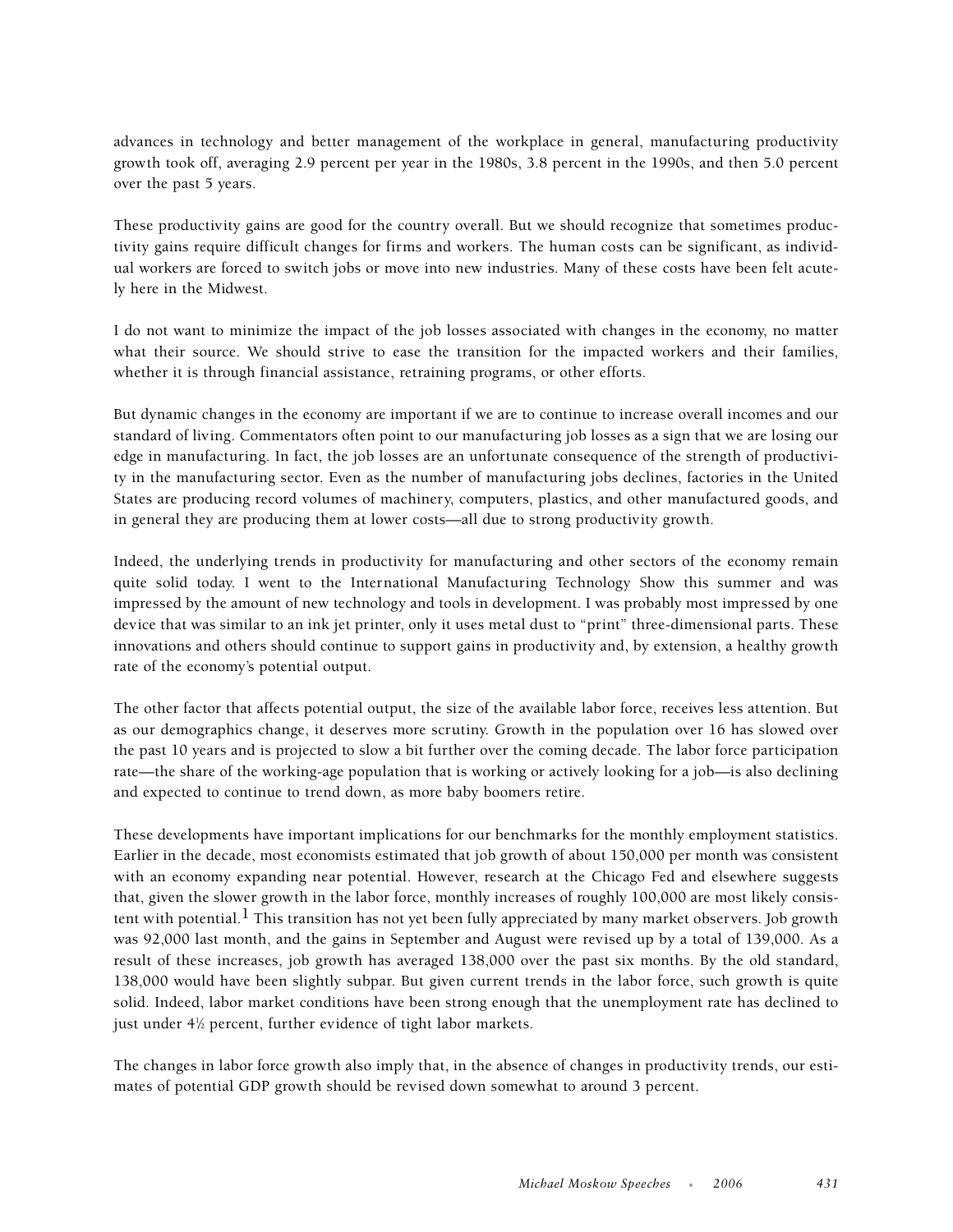Against this 3 percent benchmark, it is clear that the actual GDP growth rate of 3½ percent that we experienced during the past few years is not sustainable today. A deceleration to average or even below average growth rates—as we have seen recently—is only natural.

Real GDP increased at a 1.6 percent rate in the third quarter. Similarly, the National Activity Index, which is a barometer of economic growth published by the Chicago Fed, has moved down in recent months and is now consistent with an economy expanding at below-average growth rates. Part of the slowdown reflects the natural moderation in growth.

A significant part, though, was due to developments in the housing sector. Residential investment has fallen 71 ⁄2 percent year-to-date, and in the third quarter it shaved 1.1 percentage points off of GDP growth. Additionally, home prices have been rising more slowly and by some measures have even declined. These developments raise important questions for the economy as a whole: Will there be further declines in housing markets? And will the current declines and any further declines in housing lead to more general economic weakness?

Here, it's important to remember the positive longer-run fundamentals underpinning housing demand. Since the mid-1990s, the housing capital stock—which reflects the number of homes in the U.S. as well as their size and quality—has been growing about 3 percent per year on average.

This demand for housing has been supported by the step-up in productivity growth, which improved the long-run income prospects for Americans. Furthermore, financial innovations lowered borrowing costs and greatly increased access to credit. As a result, the homeownership rate in the U.S. has increased from 64 percent in the mid-1990s to 69 percent in 2005, with improvements across nearly all demographic and income groups. And many people have put their money into bigger and better homes. Over the past decade, the size of a typical new home increased nearly 20 percent, and many homeowners invested in home improvements and renovations.

Nonetheless, with underlying housing demand growing 3 percent per year, the large gains in residential investment—which averaged 81 ⁄2 percent per year between 2001 and 2005—clearly could not continue indefinitely. Moreover, housing demand may slow to less than 3 percent, as demographics point to slower growth in household formation. As a result, we at the Chicago Fed expect some further weakness in residential construction.

By themselves, the declines in residential investment could contribute to some volatile numbers for overall GDP growth, as we saw in the third quarter. But their direct impact on the economy is limited by the relative size of residential investment. Home construction is on average only about 5 percent of GDP—that's about the same as people spend on recreation items such as books, golf clubs, and tickets to theater and opera.

In order to generate more general economic weakness, the housing slowdown would have to spill over into other sectors of the economy. One avenue for this to occur is through home prices. We all know that home prices have soared during the past five years. The factors that caused fundamental increases in the demand for housing should be reflected to some degree in higher home prices. But there is still a risk that prices have also been boosted by factors unrelated to demand fundamentals. If that is the case, prices in some regions could unwind and reduce residential construction. And the negative wealth effects from softening house prices could reduce consumption more than anticipated.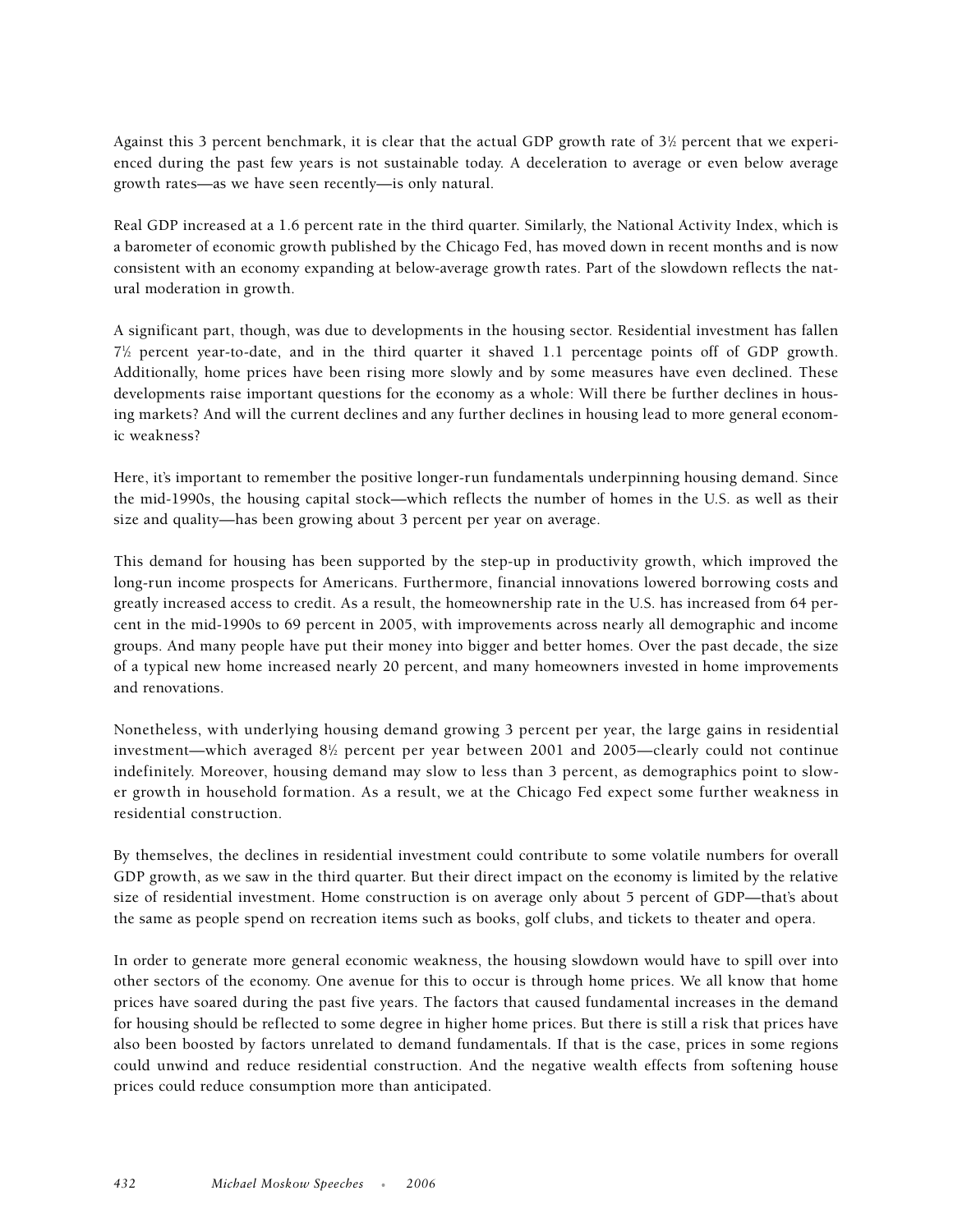Currently, we do not see the slowing in housing markets spilling over into a more prolonged period of weakness in the U.S. economy overall. On balance, the 95 percent of the economy outside of housing remains on good footing. Employment has been increasing near its long-run sustainable pace. Productivity trends remain solid. Recent declines in oil prices should give household budgets a boost. Economic growth in other countries should increase demand for our exports. And current financial conditions are not very restrictive by historical norms.

My baseline forecast is that GDP growth will pick up from the weak third quarter and average somewhat below its potential growth rate over the next year or so. Of course, that's an average—I do expect to see some volatility in the numbers.

Here in the Midwest, the outlook is more nuanced. While a significant risk to the national outlook is the fallout from the housing slowdown, that risk seems smaller here. Home construction did not quite boom here as it did elsewhere. And home price appreciation was more subdued here. The biggest home price gains in the U.S. were in cities such as Miami, Phoenix, and Las Vegas. In the Chicago metropolitan area, the run-up in home prices was slightly below the national average during the past five years. Other parts of the Midwest, particularly Michigan and Indiana, did not have any run-up at all. These movements suggest that home prices in the region have been little influenced by factors unrelated to demand fundamentals.

Instead, the biggest risk to the regional economy relates to the struggles of the auto industry. Customer tastes have been shifting from large pick-ups and SUVs to more fuel-efficient vehicles. In response, the Big 3 automakers have been cutting light truck production to get their inventories in line with sales. Many of those cuts have been felt acutely here in the Midwest, restraining local economic activity. And ongoing restructuring efforts by the Big 3 will likely continue to contribute to relatively sluggish growth in the region.

Nonetheless, all of the news in the auto industry isn't negative. The so-called transplants—the Toyotas, Hondas, and other foreign-brand vehicles assembled in the U.S.—continue to sell well. Indiana and several southern states have had some success attracting transplants to the state, bringing with them additional jobs supplying auto parts to the assembly plants. Most recently, Honda announced that it is going to open an assembly plant in Greensburg, Indiana, that will employ 2000 workers when it comes on line in 2008.

### Inflation outlook

For Fed policymakers, the national growth outlook is only one piece of the puzzle. The other is inflation. Many policymakers assess inflation with a comfort zone—that is, a range for inflation that they feel is consistent with their view of price stability.

By my standards, inflation has been too high. I prefer to see it between 1 and 2 percent. But the 12-month change in the price index for personal consumption expenditures excluding food and energy, also known as core PCE, has been running at or above 2 percent for 30 months, and in September it was 2.4 percent. So, further moderation in inflation is important. In part, core inflation has been elevated because businesses have raised their prices in response to earlier increases in energy costs. High levels of resource utilization also have added more generally to inflationary pressures.

Looking ahead, it's likely that core inflation will come down somewhat over time. The recent declines in oil prices clearly are a positive factor. And the expected deceleration in economic growth will help avoid sus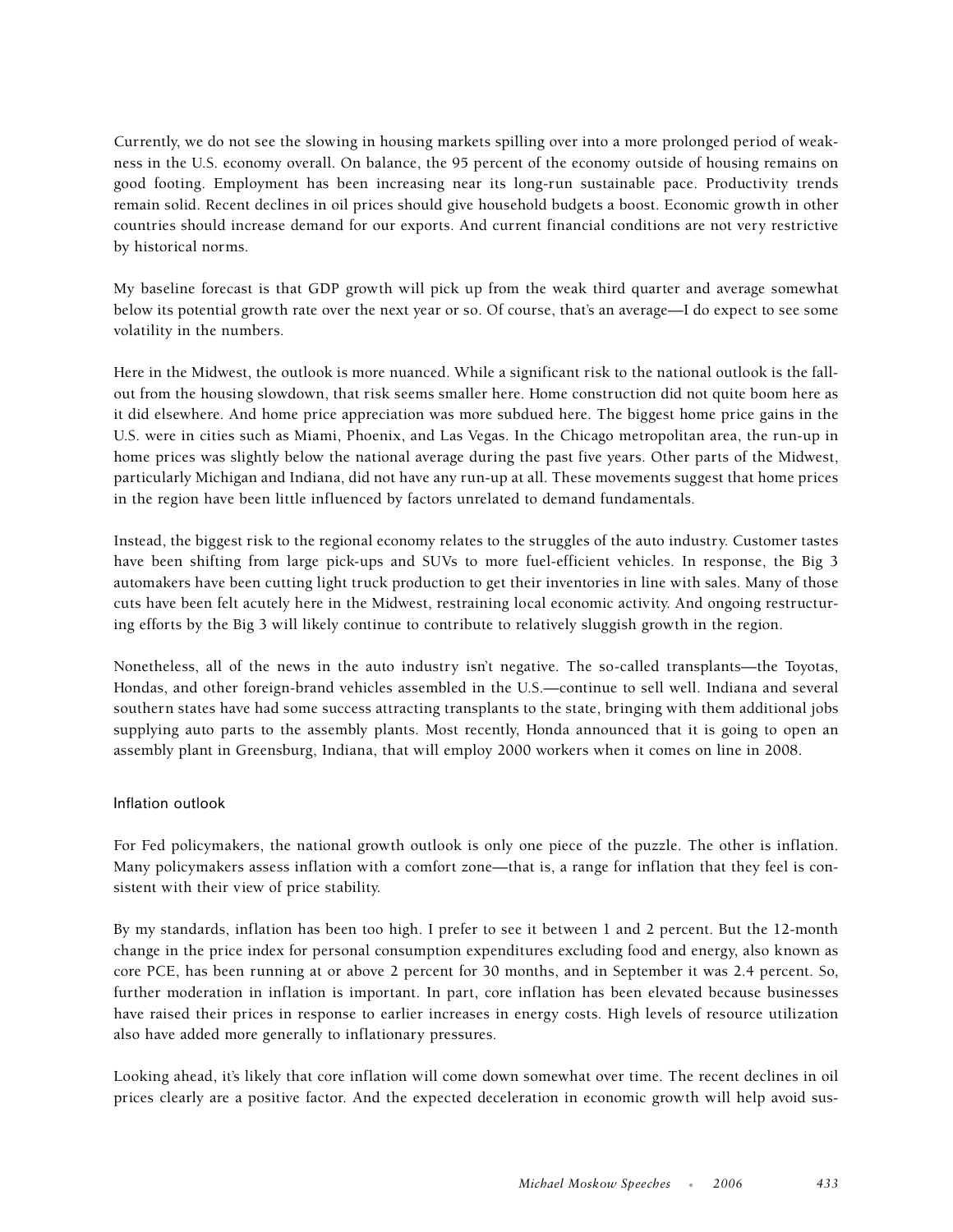tained pressures from resource constraints. Still, there is a risk that core inflation could run above 2 percent for some time. We could be wrong about reduced pressures from resource constraints, or we could see further cost shocks. And perhaps most importantly, if actual inflation continues at high levels, it could cause inflation expectations to run too high. If firms and workers expect inflation to be high, they will want to compensate by raising prices and wages or building in plans for automatic increases. In this way, high inflation expectations can lead to persistently high actual inflation.

### Policy implications

Taking all of the factors on growth and inflation into account, my current assessment is that the risk of inflation remaining too high is greater than the risk of growth being too low. As reflected in the minutes of the October meeting, all Federal Open Market Committee members agreed that inflation risks remained the dominant concern. Thus, some additional firming of policy may yet be necessary to bring inflation back to a range consistent with price stability in a reasonable period of time. But that decision will depend on how the incoming data affect the outlook.

In each of our past three meetings, the FOMC has held the funds rate target at 5¼ percent. The Committee's decision to pause gives us more time to gather information on a number of important developments and assess their implications for the outlook for growth and inflation. And we were able to pause because inflation expectations have been contained. Nonetheless, we have to be vigilant in monitoring these expectations. If they did increase, it would be incumbent on the Federal Reserve to adjust policy to affirm our commitment to price stability.

#### Conclusion

In conclusion, I am optimistic about the fundamentals of the U.S. economy. In the near term, we face some challenges from slowing residential investment and elevated inflation rates. But we have the ability to weather these challenges. Together with the Federal Reserve's commitment to its policy goals of sustainable growth and price stability, our nation's core economic values provide a solid foundation for the economy to expand over time.

1. The methodology for forecasting labor force participation developed in Aaronson and Sullivan (2001) suggests that, currently, the participation rate is trending downward about 0.2 percentage point per year. Alternatively, Toosi (2005) forecasts a drop of about 0.1 percentage point per year over the next ten years, while Aaronson, et al. (2006) predict a drop of about 0.3 percentage point per year. Given that the working-age population is growing at a rate of about 1.2% per year, the median of these estimates implies a labor force growth rate of about 0.9% per year. On a base of around 135 million, this suggests monthly increases of approximately 100,000 for nonfarm payroll employment.  $(135$  million  $*$  1.009 / 12 = 101,000.)